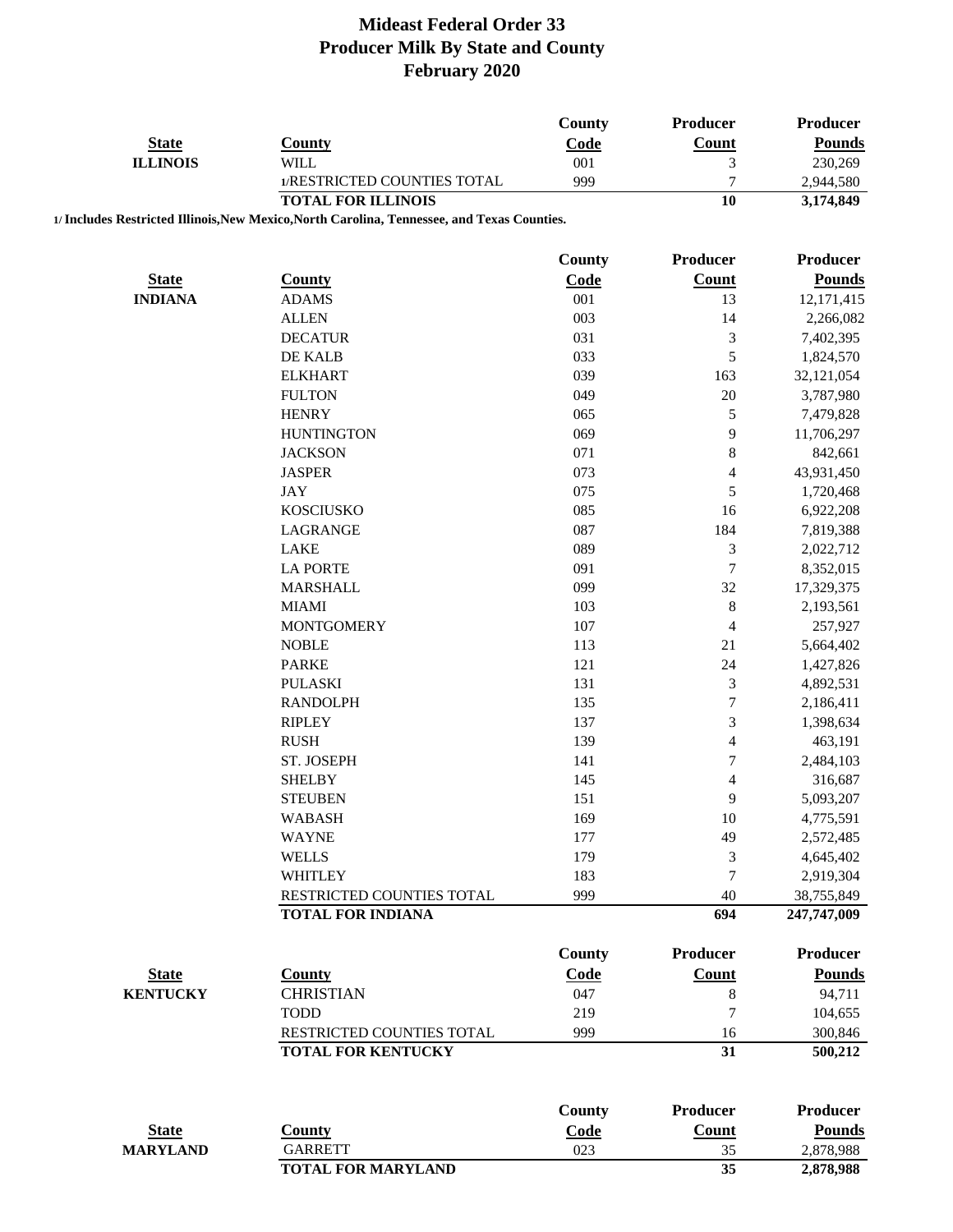|                 |                    | County | Producer                 | <b>Producer</b> |
|-----------------|--------------------|--------|--------------------------|-----------------|
| <b>State</b>    | <b>County</b>      | Code   | Count                    | <b>Pounds</b>   |
| <b>MICHIGAN</b> | <b>ALCONA</b>      | 001    | 4                        | 969,744         |
|                 | <b>ALGER</b>       | 003    | $\overline{4}$           | 255,196         |
|                 | <b>ALLEGAN</b>     | 005    | 40                       | 36,485,521      |
|                 | <b>ALPENA</b>      | 007    | 16                       | 4,139,689       |
|                 | <b>ARENAC</b>      | 011    | 16                       | 8,256,335       |
|                 | <b>BARRY</b>       | 015    | $20\,$                   | 29,459,080      |
|                 | <b>BAY</b>         | 017    | $\sqrt{5}$               | 1,480,838       |
|                 | <b>BERRIEN</b>     | 021    | 5                        | 2,472,339       |
|                 | <b>BRANCH</b>      | 023    | 11                       | 5,946,663       |
|                 | <b>CALHOUN</b>     | 025    | 18                       | 14,460,218      |
|                 | CASS               | 027    | 3                        | 201,100         |
|                 | <b>CHARLEVOIX</b>  | 029    | $\overline{\mathcal{L}}$ | 781,395         |
|                 | <b>CHIPPEWA</b>    | 033    | $\mathfrak s$            | 387,456         |
|                 | <b>CLARE</b>       | 035    | 14                       | 4,141,081       |
|                 | <b>CLINTON</b>     | 037    | 37                       | 76,136,666      |
|                 | <b>EATON</b>       | 045    | 16                       | 1,793,795       |
|                 | <b>EMMET</b>       | 047    | 3                        | 383,156         |
|                 | <b>GENESEE</b>     | 049    | $\overline{\mathcal{L}}$ | 499,482         |
|                 | <b>GLADWIN</b>     | 051    | $\mathfrak{Z}$           | 1,999,810       |
|                 | <b>GRATIOT</b>     | 057    | 30                       | 93,743,111      |
|                 | <b>HILLSDALE</b>   | 059    | 17                       | 9,572,052       |
|                 | <b>HURON</b>       | 063    | 53                       | 85,125,884      |
|                 | <b>INGHAM</b>      | 065    | 20                       | 7,689,989       |
|                 | <b>IONIA</b>       | 067    | 31                       | 32,302,982      |
|                 | <b>IOSCO</b>       | 069    | 10                       | 5,416,660       |
|                 | <b>ISABELLA</b>    | 073    | 30                       | 17,085,054      |
|                 | <b>JACKSON</b>     | 075    | 15                       | 6,311,199       |
|                 | <b>KALAMAZOO</b>   | 077    | $\sqrt{5}$               | 14,848,433      |
|                 | <b>KENT</b>        | 081    | $22\,$                   | 16,373,180      |
|                 | <b>LAPEER</b>      | 087    | 15                       | 2,332,660       |
|                 | <b>LENAWEE</b>     | 091    | 19                       | 38,366,387      |
|                 | <b>LIVINGSTON</b>  | 093    | 9                        | 4,406,963       |
|                 | <b>MACOMB</b>      | 099    | 3                        | 168,777         |
|                 | <b>MASON</b>       | 105    | $\tau$                   | 3,540,044       |
|                 | <b>MECOSTA</b>     | 107    | 17                       | 6,442,833       |
|                 | <b>MENOMINEE</b>   | 109    | 10                       | 2,001,507       |
|                 | <b>MISSAUKEE</b>   | 113    | 35                       | 53,951,550      |
|                 | <b>MONTCALM</b>    | 117    | 41                       | 16,313,765      |
|                 | <b>MONTMORENCY</b> | 119    | $\overline{4}$           | 992,966         |
|                 | <b>MUSKEGON</b>    | 121    | 13                       | 16,706,799      |
|                 | <b>NEWAYGO</b>     | 123    | 35                       | 19,234,720      |
|                 | <b>OCEANA</b>      | 127    | $\overline{4}$           | 256,515         |
|                 | <b>OGEMAW</b>      | 129    | 28                       | 12,607,301      |
|                 | <b>OSCEOLA</b>     | 133    | 24                       | 20,485,380      |
|                 | <b>OSCODA</b>      | 135    | $\overline{9}$           | 547,886         |
|                 | <b>OTTAWA</b>      | 139    | $42\,$                   | 57,985,841      |
|                 | PRESQUE ISLE       | 141    | $\overline{4}$           | 653,391         |
|                 | <b>SAGINAW</b>     | 145    | 11                       | 4,065,343       |
|                 | <b>ST. CLAIR</b>   | 147    | $\,8\,$                  | 1,561,293       |
|                 | ST. JOSEPH         | 149    | 16                       | 9,686,823       |
|                 | <b>SANILAC</b>     | 151    | 67                       | 59,764,356      |
|                 | <b>SHIAWASSEE</b>  | 155    | 14                       | 4,448,061       |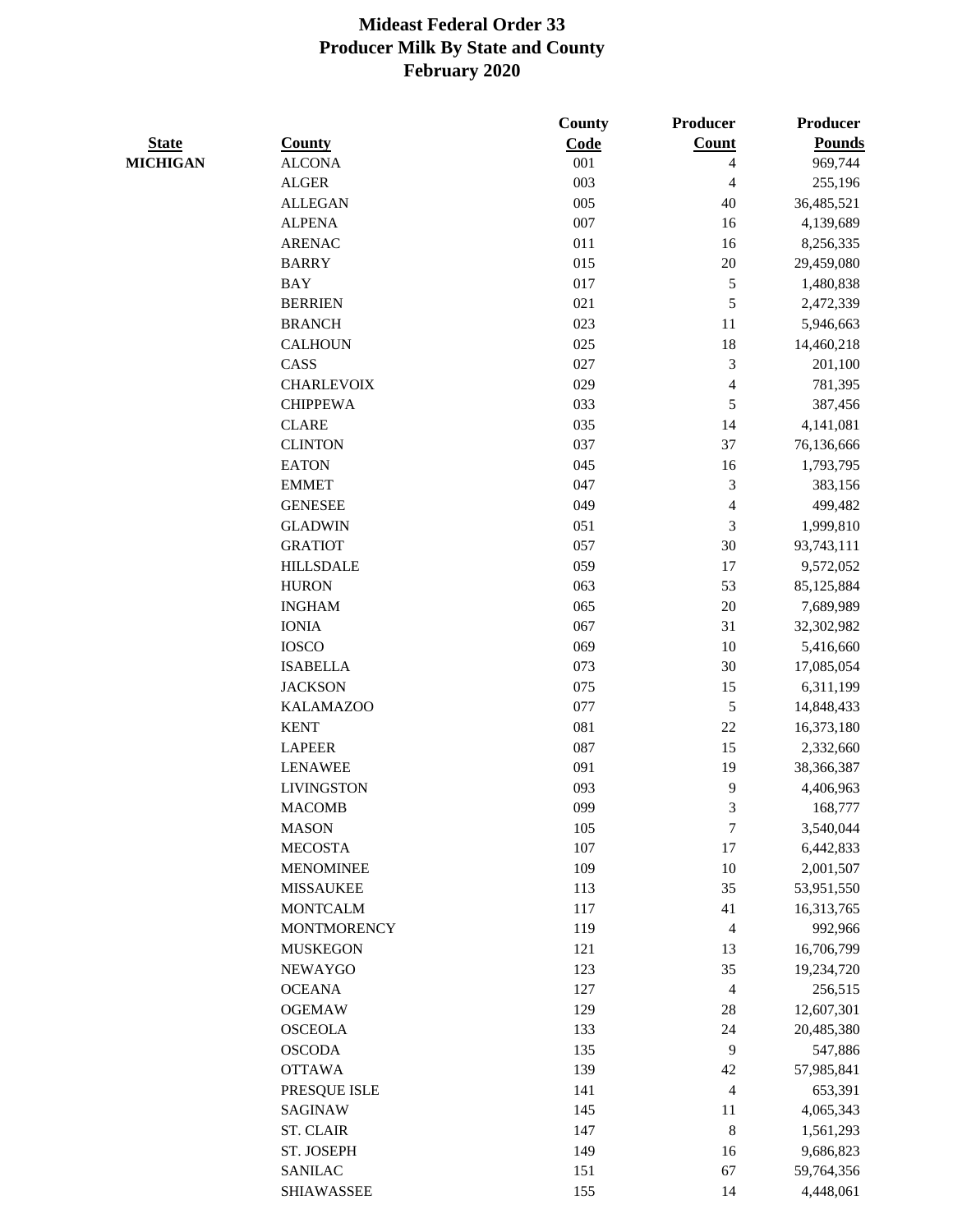|                 |                           | County | Producer       | <b>Producer</b> |
|-----------------|---------------------------|--------|----------------|-----------------|
| <b>State</b>    | <b>County</b>             | Code   | <b>Count</b>   | <b>Pounds</b>   |
| <b>MICHIGAN</b> | <b>TUSCOLA</b>            | 157    | 30             | 27,852,758      |
|                 | <b>VAN BUREN</b>          | 159    | 8              | 18,720,809      |
|                 | WASHTENAW                 | 161    | 11             | 2,941,021       |
|                 | <b>WEXFORD</b>            | 165    | 9              | 691,346         |
|                 | RESTRICTED COUNTIES TOTAL | 999    | 17             | 4,600,956       |
|                 | <b>TOTAL FOR MICHIGAN</b> |        | 971            | 870,046,159     |
|                 |                           |        |                |                 |
|                 |                           | County | Producer       | <b>Producer</b> |
| <b>State</b>    | <b>County</b>             | Code   | Count          | <b>Pounds</b>   |
| <b>NEW YORK</b> | <b>CATTARAUGUS</b>        | 009    | 47             | 20,494,879      |
|                 | <b>CHAUTAUQUA</b>         | 013    | 75             | 20,252,318      |
|                 | <b>CHEMUNG</b>            | 015    | 3              | 995,356         |
|                 | <b>ERIE</b>               | 029    | 12             | 3,198,280       |
|                 | <b>LIVINGSTON</b>         | 051    | 5              | 4,538,632       |
|                 | <b>STEUBEN</b>            | 101    | 10             | 3,400,938       |
|                 | <b>WYOMING</b>            | 121    | 20             | 26,449,433      |
|                 | RESTRICTED COUNTIES TOTAL | 999    | 8              | 8,729,771       |
|                 | <b>TOTAL FOR NEW YORK</b> |        | 180            | 88,059,607      |
|                 |                           | County | Producer       | <b>Producer</b> |
| <b>State</b>    | <b>County</b>             | Code   | <b>Count</b>   | <b>Pounds</b>   |
| <b>OHIO</b>     | <b>ADAMS</b>              | 001    | 10             | 506,380         |
|                 | <b>ALLEN</b>              | 003    | 3              | 612,052         |
|                 | <b>ASHLAND</b>            | 005    | 44             | 16,193,489      |
|                 | <b>ASHTABULA</b>          | 007    | 18             | 6,306,216       |
|                 | <b>ATHENS</b>             | 009    | $\overline{4}$ | 251,667         |
|                 | <b>AUGLAIZE</b>           | 011    | $27\,$         | 5,128,916       |
|                 | <b>BELMONT</b>            | 013    | 7              | 614,707         |
|                 | <b>BROWN</b>              | 015    | 7              | 626,597         |
|                 | CARROLL                   | 019    | 23             | 1,670,124       |
|                 | <b>CHAMPAIGN</b>          | 021    | 8              | 719,570         |
|                 | <b>CLARK</b>              | 023    | 4              | 8,818,005       |
|                 | <b>CLINTON</b>            | 027    | 3              | 236,598         |
|                 | <b>COLUMBIANA</b>         | 029    | 60             | 13,500,512      |
|                 | COSHOCTON                 | 031    | 23             | 3,241,373       |
|                 | <b>CRAWFORD</b>           | 033    | 7              | 2,918,604       |
|                 | <b>DARKE</b>              | 037    | 22             | 6,677,968       |
|                 | <b>DEFIANCE</b>           | 039    | $\sqrt{6}$     | 7,572,890       |
|                 | <b>DELAWARE</b>           | 041    | 3              | 169,543         |
|                 | <b>FAIRFIELD</b>          | 045    | 4              | 318,807         |
|                 | <b>FAYETTE</b>            | 047    | 4              | 948,712         |
|                 | <b>FULTON</b>             | 051    | 5              | 4,971,855       |
|                 | <b>GEAUGA</b>             | 055    | 37             | 4,229,335       |
|                 | <b>GREENE</b>             | 057    | 4              | 863,637         |
|                 | <b>HANCOCK</b>            | 063    | 3              | 1,591,712       |
|                 | <b>HARDIN</b>             | 065    | 8              | 15,278,503      |
|                 | <b>HARRISON</b>           | 067    | 4              | 386,511         |
|                 | <b>HIGHLAND</b>           | 071    | 24             | 2,357,005       |
|                 | <b>HOLMES</b>             | 075    | 124            | 12,457,421      |
|                 | <b>HURON</b>              | 077    | 42             | 6,720,405       |
|                 | <b>JEFFERSON</b>          | 081    | 6              | 627,865         |
|                 | <b>KNOX</b>               | 083    | 25             | 7,684,542       |
|                 | <b>LICKING</b>            | 089    | 8              | 8,046,320       |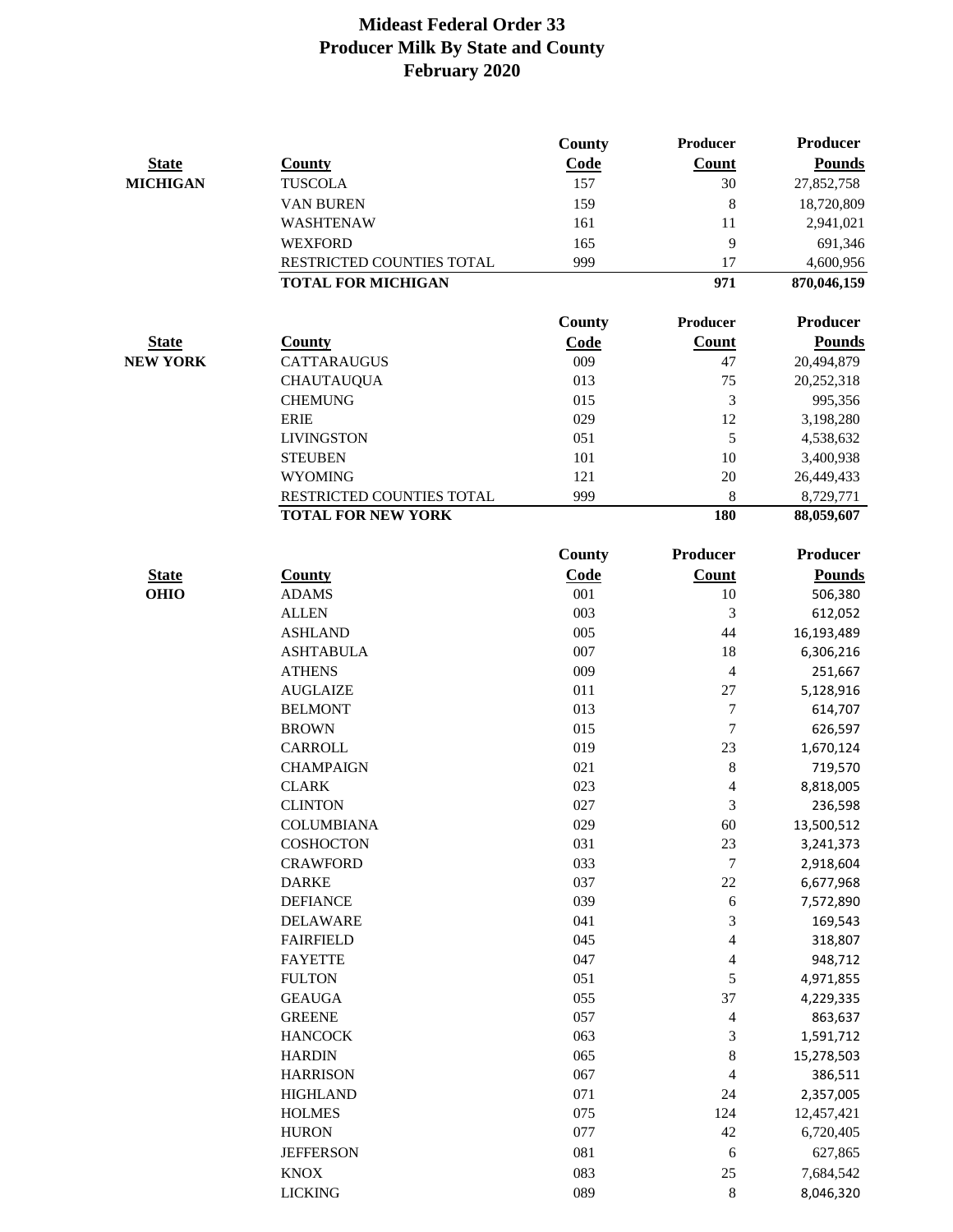|              |                           | <b>County</b> | <b>Producer</b>             | <b>Producer</b> |
|--------------|---------------------------|---------------|-----------------------------|-----------------|
| <b>State</b> | <b>County</b>             | Code          | Count                       | <b>Pounds</b>   |
| <b>OHIO</b>  | <b>LOGAN</b>              | 091           | 24                          | 4,305,174       |
|              | <b>LORAIN</b>             | 093           | 11                          | 1,293,402       |
|              | <b>MADISON</b>            | 097           | $\boldsymbol{7}$            | 14,217,868      |
|              | <b>MAHONING</b>           | 099           | 29                          | 8,674,639       |
|              | <b>MEDINA</b>             | 103           | 13                          | 2,882,878       |
|              | <b>MERCER</b>             | 107           | 58                          | 24,110,441      |
|              | <b>MIAMI</b>              | 109           | 5                           | 409,043         |
|              | <b>MONROE</b>             | 111           | 6                           | 703,397         |
|              | <b>MORGAN</b>             | 115           | $\,8\,$                     | 1,619,592       |
|              | <b>MORROW</b>             | 117           | 6                           | 2,467,925       |
|              | <b>MUSKINGUM</b>          | 119           | 10                          | 1,084,449       |
|              | <b>PAULDING</b>           | 125           | 5                           | 14,800,506      |
|              | <b>PICKAWAY</b>           | 129           | 6                           | 3,689,038       |
|              | <b>PORTAGE</b>            | 133           | $\tau$                      | 3,125,437       |
|              | <b>PREBLE</b>             | 135           | $\overline{7}$              | 970,848         |
|              | <b>PUTNAM</b>             | 137           | $\tau$                      | 6,250,471       |
|              | <b>RICHLAND</b>           | 139           | 106                         | 12,014,010      |
|              | <b>ROSS</b>               | 141           | 9                           | 931,240         |
|              | <b>SANDUSKY</b>           | 143           | $\boldsymbol{7}$            | 524,525         |
|              | <b>SHELBY</b>             | 149           | 28                          | 8,879,856       |
|              | <b>STARK</b>              | 151           | 54                          | 13,491,305      |
|              | TRUMBULL                  | 155           | 17                          | 3,994,184       |
|              | TUSCAWARAS                | 157           | 119                         | 19,502,814      |
|              | <b>UNION</b>              | 159           | $\tau$                      | 859,208         |
|              | VAN WERT                  | 161           | 6                           | 7,548,466       |
|              | <b>WASHINGTON</b>         | 167           | 11                          | 1,396,815       |
|              | <b>WAYNE</b>              | 169           | 182                         | 58,655,066      |
|              | <b>WOOD</b>               | 173           | 3                           | 5,521,394       |
|              | <b>WYANDOT</b>            | 175           | 5                           | 616,556         |
|              | RESTRICTED COUNTIES TOTAL | 999           | 28                          | 27,766,645      |
|              | <b>TOTAL FOR OHIO</b>     |               | 1,368                       | 394,555,033     |
|              |                           | <b>County</b> | Producer                    | <b>Producer</b> |
| <b>State</b> | <b>County</b>             | Code          | Count                       | <b>Pounds</b>   |
| PENNSYLVANIA | <b>ARMSTRONG</b>          | 005           | 16                          | 2,798,130       |
|              | <b>BEAVER</b>             | 007           | 18                          | 932,596         |
|              | <b>BLAIR</b>              | 013           | $\mathfrak{Z}$              | 1,147,672       |
|              | <b>BRADFORD</b>           | 015           | 11                          | 1,649,181       |
|              | <b>BUTLER</b>             | 019           | 22                          | 3,278,054       |
|              | <b>CAMBRIA</b>            | 021           | $\boldsymbol{7}$            | 1,888,830       |
|              | <b>CENTRE</b>             | 027           | $\sqrt{5}$                  | 814,269         |
|              | <b>CHESTER</b>            | 029           | 17                          | 1,161,317       |
|              | <b>CLARION</b>            | 031           | 16                          | 2,342,647       |
|              | <b>CLEARFIELD</b>         | 033           | 10                          | 980,937         |
|              | <b>CLINTON</b>            | 035           | 10                          | 47,394          |
|              | <b>COLUMBIA</b>           | 037           | 12                          | 30,929          |
|              | <b>CRAWFORD</b>           | 039           | 88                          | 17,634,953      |
|              | <b>ELK</b>                | 047           | $\,8\,$                     | 541,647         |
|              | <b>ERIE</b>               | 049           | 39                          | 4,167,238       |
|              | <b>FAYETTE</b>            | 051           | 17                          | 2,125,450       |
|              | <b>FOREST</b>             | 053           | $\ensuremath{\mathfrak{Z}}$ | 205,967         |
|              | <b>INDIANA</b>            | 063           | 37                          | 6,021,140       |
|              | <b>JEFFERSON</b>          | 065           | 19                          | 2,082,528       |
|              | <b>LANCASTER</b>          | 071           | $\sqrt{48}$                 | 2,033,073       |